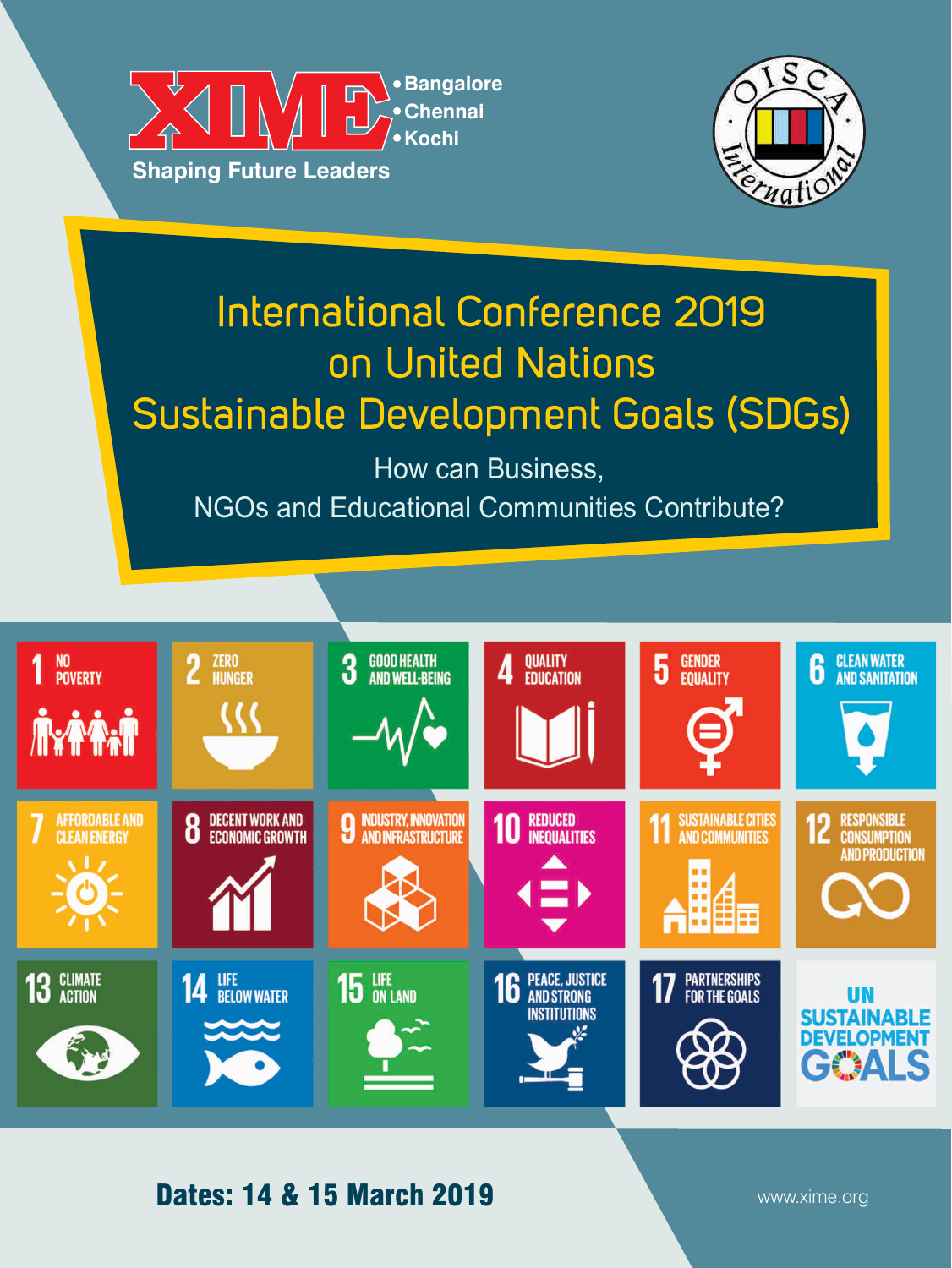# Status of Planet Earth:

On Earth day 22 April 2018 UN has published a status report of planet earth. The status report brings out the deeply disturbing plight of planet earth. About 9 million tons of plastic wastes entering the oceans every year. Our oceans and life in oceans are under threat. The sea levels rose at about 1.1 millimeters annually, or 0.43 inches, per decade before 1990, but from 1993 to 2012, seas rose at a much higher annual rate: 3.1 millimeters every year. The extreme weather which is the greatest threat to humanity over the next 10 years, will be topping weapons of mass destruction. More and more animals are getting added to the endangered species list every year. Deforestation is a huge issue in the tropics and across the globe. One fifth of world population will be climate refugees by 2100 according to a study. Famine and scarcity of food is already threatening lives in some African countries. The jeopardized water quality and water supply dependability are a threat to humanity. The death rate due to climate change is increasing and the increasing wildfires since 1980s are damaging wildlife, forest and mankind.

#### Ecological catastrophes - India and Global

Kerala faced one of the severe catastrophic floods bringing normal life all across Kerala to a standstill. Before the incidence in Kerala, the states of Assam and Mizoram had landslides due to heavy rains. Kerala's catastrophe was followed by heavy rains and flood-like situation continued wreaking havoc in Rajasthan, Uttar Pradesh and Madhya Pradesh during the first week of September 2018. Cyclones Daye and Titli have caused havoc in Odisha during September and October 2018. This is the difficulty faced in India due to climate change. Nearly 600 lives were lost in four other states due to overflow of rivers.

In June 2018 Vietnam faced a flood and landslide disaster due to torrential rains. During July 2018 Japan faced a similar devastating flood. There is more international news on hurricanes, floods, landslides, from various other parts of the world like US, Mexico, France, Hawaiian Islands, etc. Nature has been swindled, destroyed and damaged beyond it can take & it is reflected in the catastrophes across the globe.

# Objectives:

- 1. To send the message to the global community of urgency in achieving the SDGs
- 2. To learn from the best practices that have helped achievement of SDGs in other parts of the world
- 3. To create a platform that can bring together businesses, NGOs and the educational communities to work together for the achievement of SDGs with a sense of urgency.

#### How can business, NGOs and educational communities counter ecological catastrophes?

Business being ethical and extending genuine social responsibility activities can create a better ecological balance and a better planet earth. NGOs are working already to stop the ecological catastrophes. With businesses and educational communities supporting them their impact can be much more positive on planet earth. Educational communities should contribute to SDGs by educating the students and the immediate neighborhood on the need to achieve SDGs and the means to achieve SDGs. Educational communities should involve the students and the neighborhood in SDGs achievement programs. There are unlimited methods and means for businesses, NGOs and educational communities to partner and work towards a perfect, peaceful planet earth.

Sustainable Development Goals aimed to be achieved by 2030 are the concern of all and yet is not addressed by most. Governments that have committed to SDGs are making their efforts to achieve the SDGs. Yet most of the efforts are superficial as the reports speak of lofty achievements while in reality concrete evidences are not seen. NGOs across the globe are trying their level best, with their limited resources and the results are insignificant. Most of the Multinational Corporates are much powerful than the governments of many countries. Of the top 100 economies of the world 51 are corporates – their economic power cannot be denied. Hence they have greater political power influencing governments. It is important that corporates set SDGs as their prime agenda with a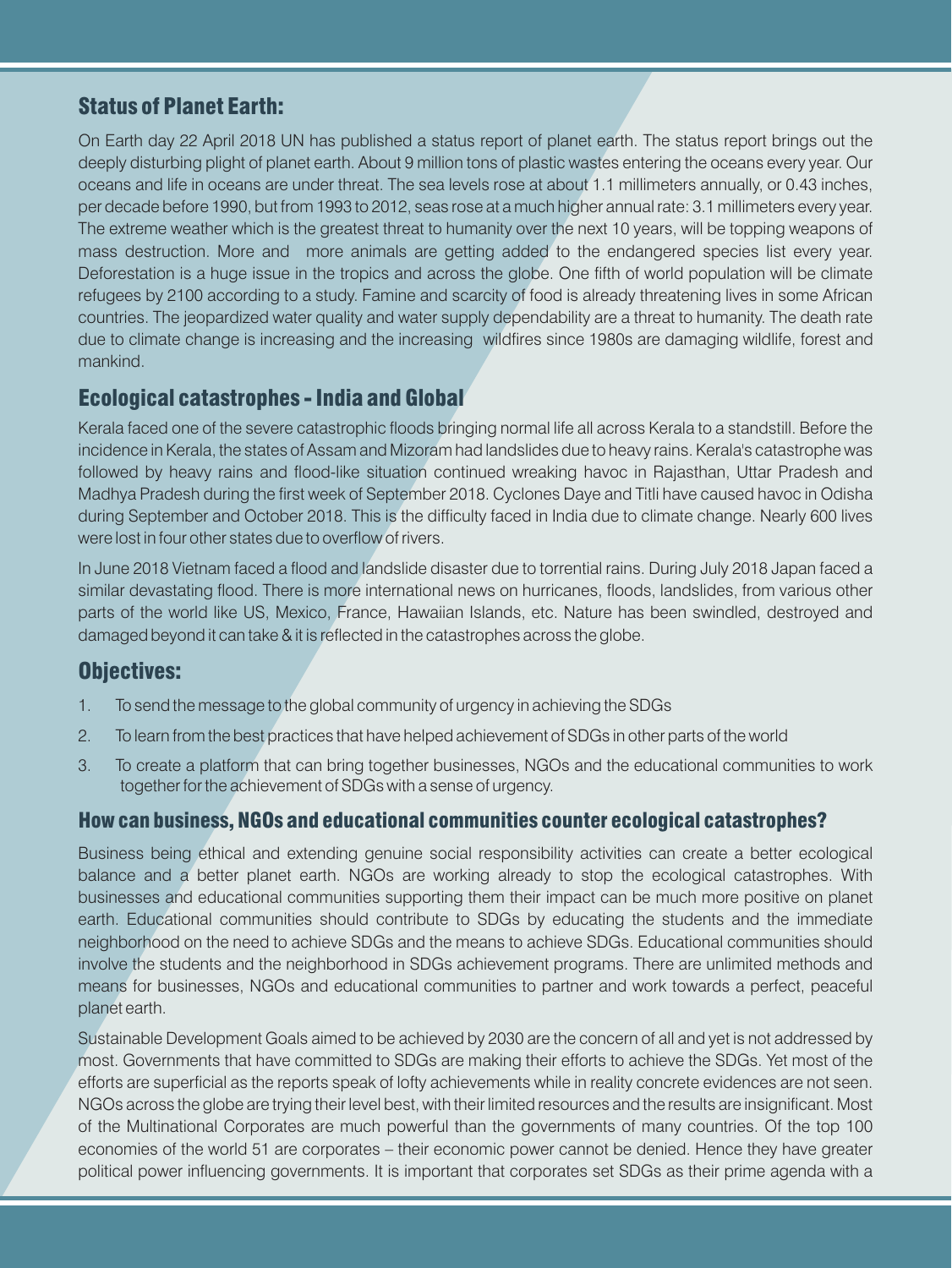sense of urgency. Unless corporates seriously give their focus to what is the most important and essential agenda, they can be wiped away by the natural catastrophes waiting to happen. With this as a prime concern XIME Kochi in partnership with OISCA International is organizing a two day international conference on SDGs: The role of corporates, NGOs and educational institutions.

#### Organizers:

XIME Kochi and OISCA International stand for SDGs and against crises of ecological catastrophes. Both the institutions have been involved in activities that are towards achievement of SDGs and against the ecological catastrophes.

# XIME Kochi

XIME, a leading Business School in India was established in 1991 by a group of eminent academicians under the leadership of Prof. J. Philip, former Director of IIM-Bangalore. XIME's journey of growth is a saga of milestones and continued success. It has campuses in Bangalore, Kochi and Chennai. The Kochi campus started its journey of excellence in the year 2013 offering PGDM program with specialization in Finance, Marketing, HR and Operations. In May 2018, the fourth batch of students graduated with most of them beingplaced in renowned companies like Wipro, TCS, KPMG, SBI, Honeywell, Mindtree, Tech Mahindra etc. The sprawling Bangalore campus has graduated 22 batches so far and is ranked among the first 1% of the B-Schools of India. It is placed in top 50 Management Institutes in the country in a survey conducted by MHRD, Government of India. XIME's Socially Useful and Productive Activity is a thirty year initiative to involve students in causes that make the society and planet earth a better place to live in.

#### OISCA International

OISCA International (founded in 1961) is a multicultural 'spirit-in-action' international non-government organization (NGO). Headquartered in Tokyo, Japan, the Organization for Industrial, Spiritual and Cultural Advancement International (OISCA International) seeks to impact all corners of the world through advocacy, building on its effective fieldwork at grassroots levels. Funding comes from membership fees, corporate contributions, government grants, support from regional/international funding institutions, etc. OISCA aims to help elevate all peoples' consciousness to secure the well-being of current and future generations, of Earth's ecological systems, and of the whole Biosphere on which human and other forms of life are based. OISCA promotes Ecologically Sustainable Development by: 1) Deepening and broadening consciousness through Experiential Learning programs 2) Spreading Ecologically Sustainable Commodity Production and 3) Rehabilitating Ecological Functions

0ISCA-International South India chapter is headquartered in Calicut, Kerala. It has been involved in Children's Forest Program extensively. It has been involved in reviving the mangrove forests in coastal Kerala. It has further imparted leadership and life skills to its youth forum members from low-income families and ensured that they are settled well in their career and life.

# Proposed dates:14 and 15 March 2019

#### Call for papers:

The conference invites papers under the five principles of UNSDGs: People. Prosperity, Planet, Partnership and Peace. Under the five principles, the specific goals can be the focus of papers. Principle 1:People will cover papers on SDGs 1-5. Principle 2: Prosperity will cover papers on SDGs 6-10. Principle 3: Planet covers papers on SDGs 11-15. Principle 4: Partnership will cover SDG 16. Principle 5: Peace will cover SDG 17. Papers based on best practices and case studies as well as empirical studies, emphasizing the role of corporates, NGOs and educational institutions individually or in partnership are welcome. Papers can bring out models that would be practical and realistic in the achievement of SDGs through partnership of corporates, NGOs and educational institutions. The papers will be blind peer reviewed for their validity and original contribution. Accepted papers will be published as a conference volume.